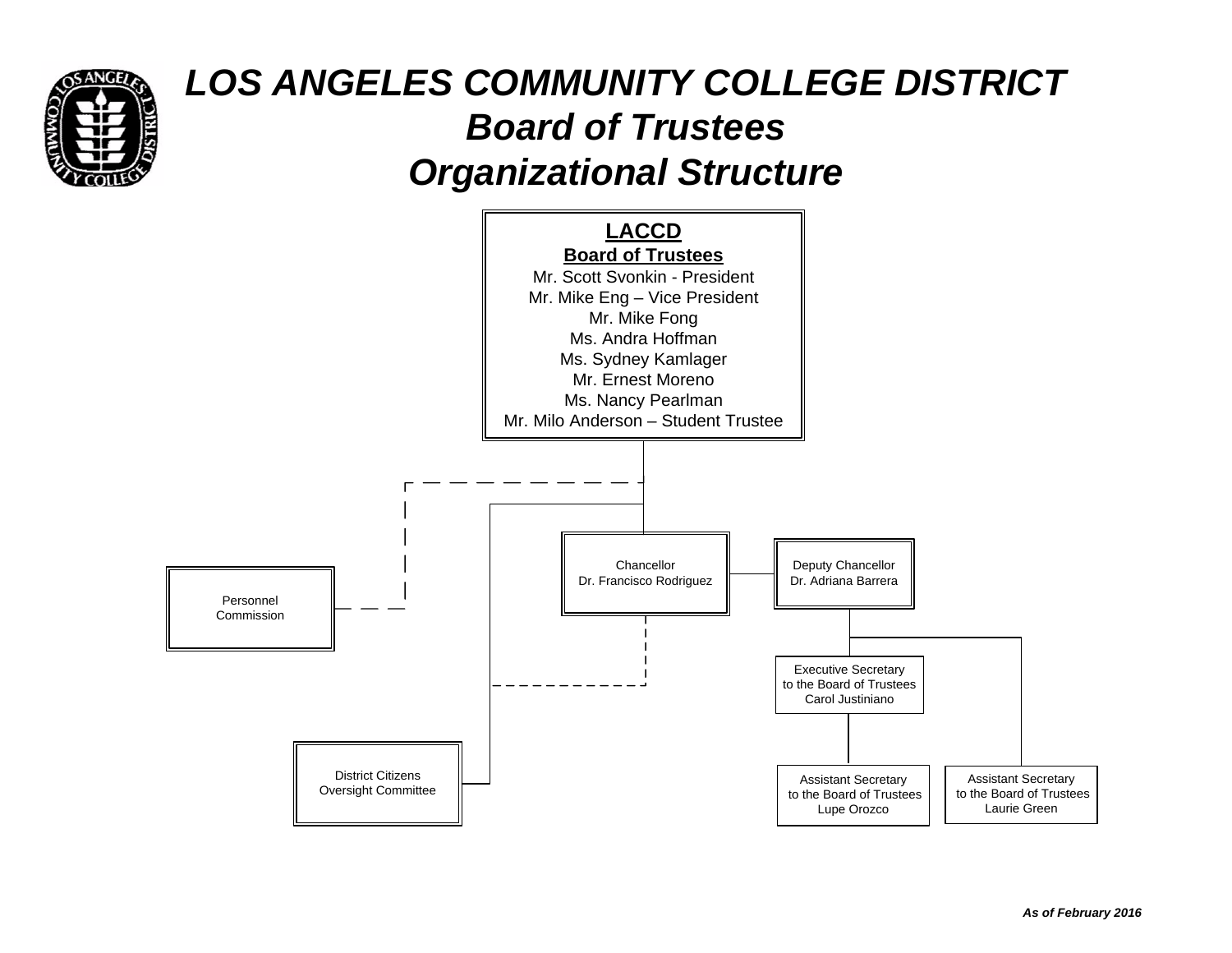

# *LOS ANGELES COMMUNITY COLLEGE DISTRICTOrganizational Structure*

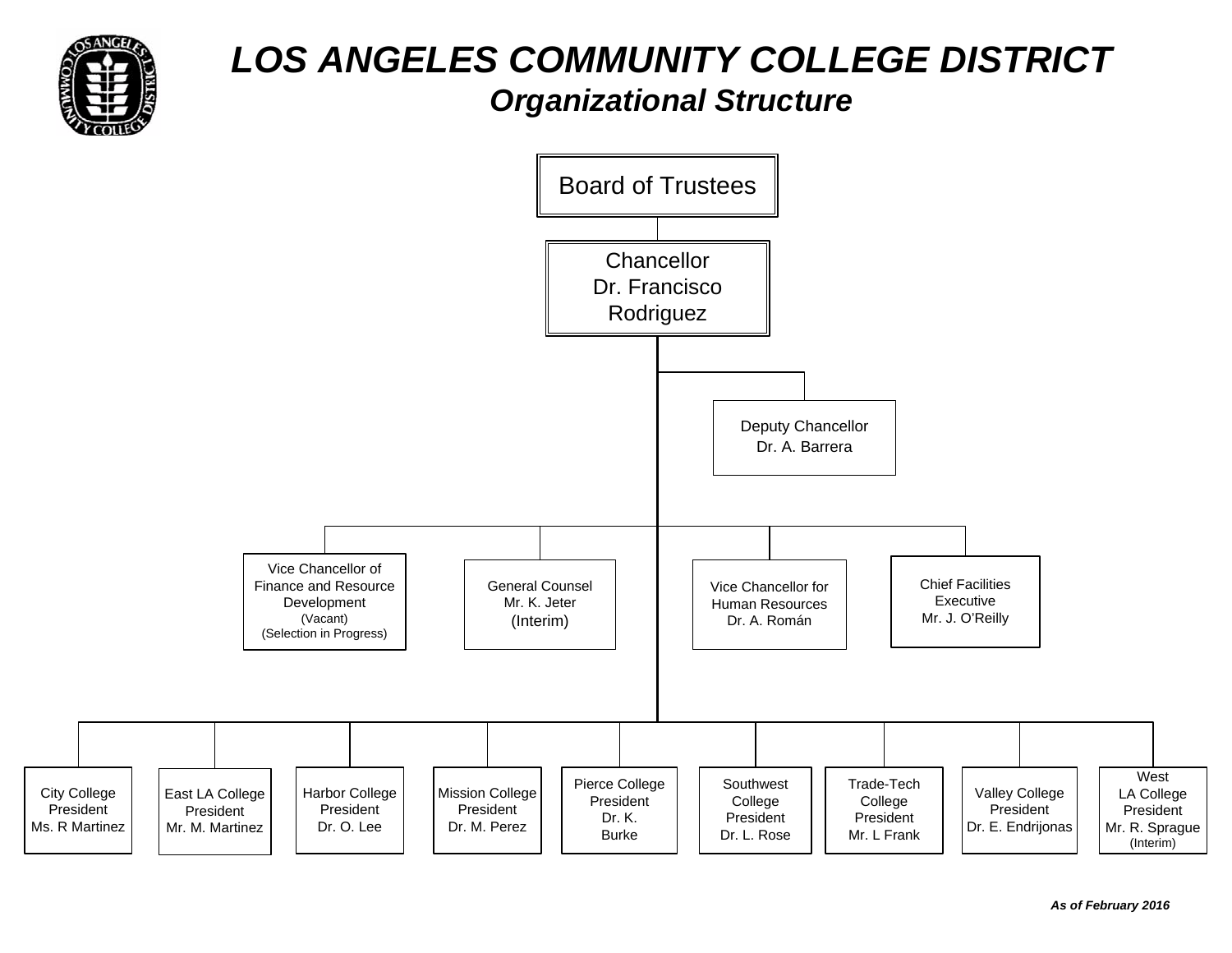

#### *LOS ANGELES COMMUNITY COLLEGE DISTRICTVice Chancellor of Finance and Resource Development Organizational Structure*

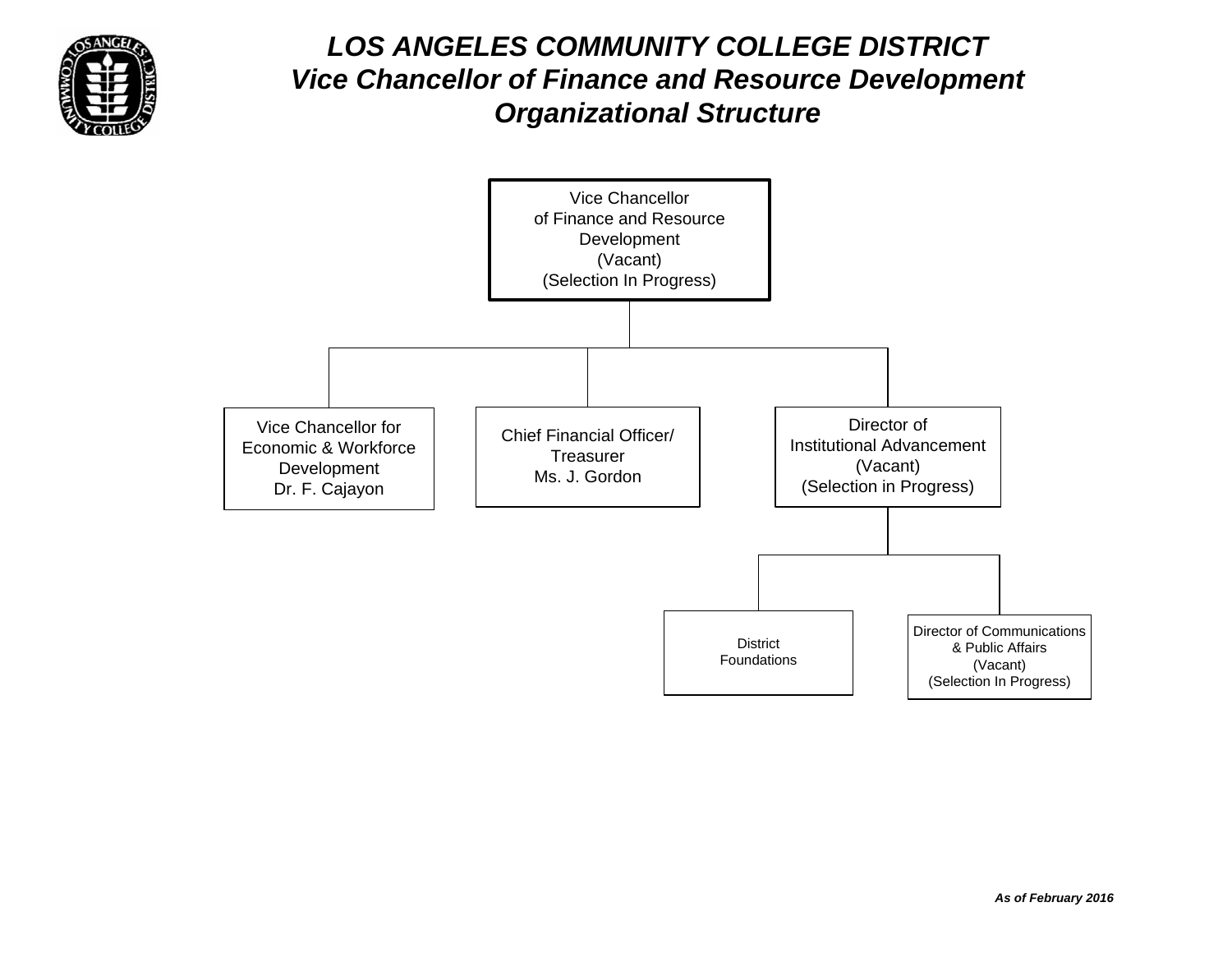

## *LOS ANGELES COMMUNITY COLLEGE DISTRICT Office of Economic and Workforce Development Organizational Structure*

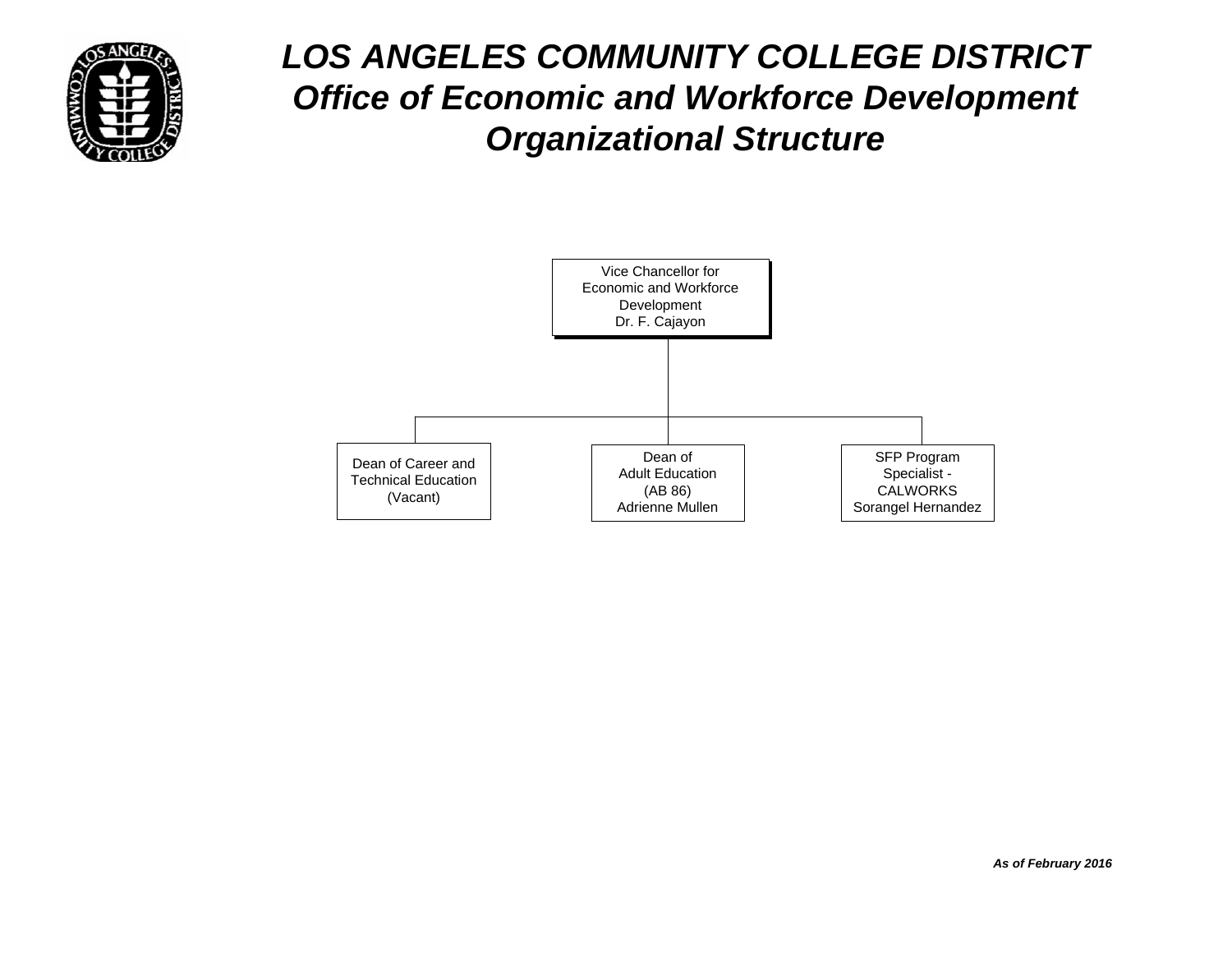

### *LOS ANGELES COMMUNITY COLLEGE DISTRICT Chief Financial Officer/Treasurer's OfficeOrganizational Structure*

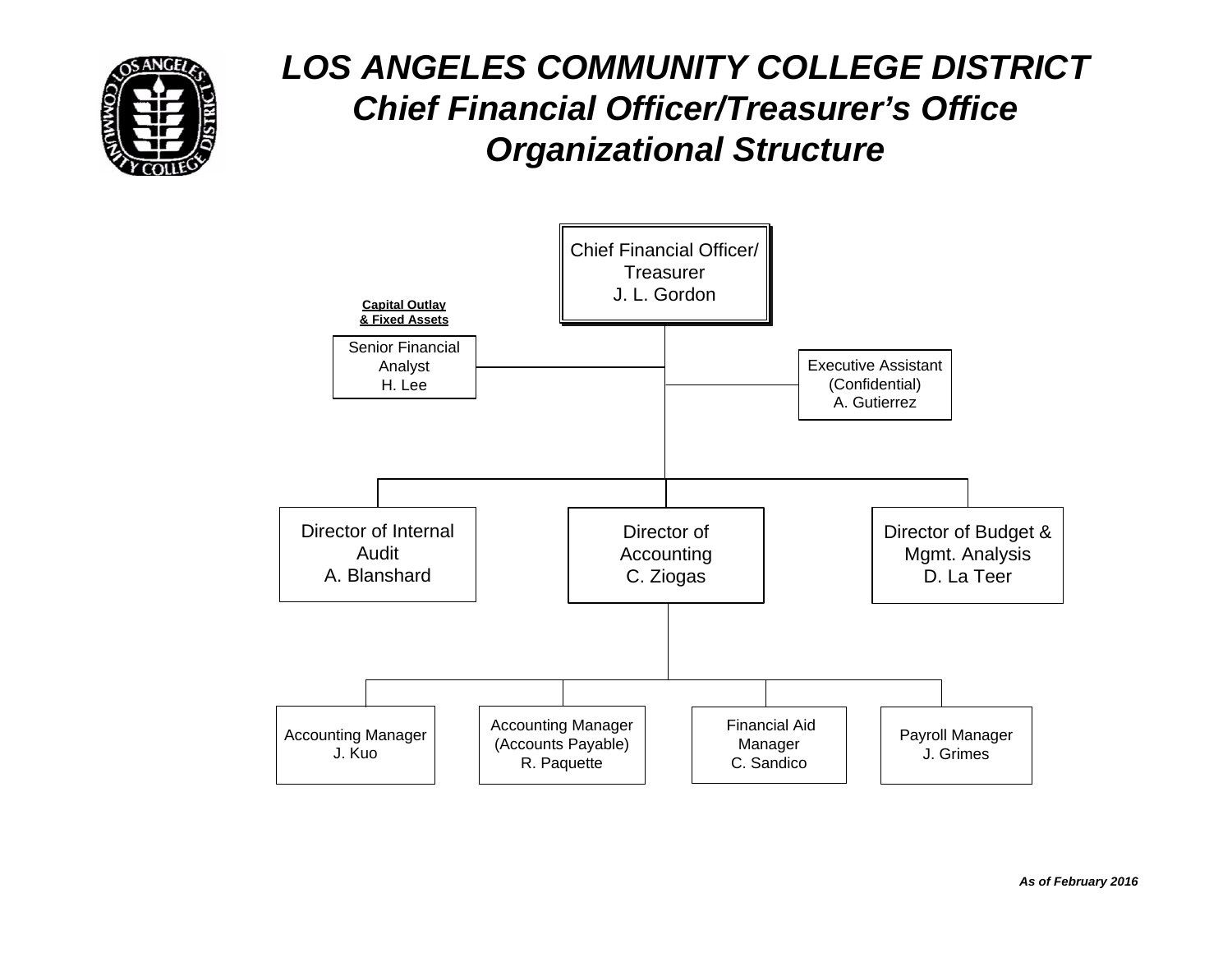

### *LOS ANGELES COMMUNITY COLLEGE DISTRICT General Counsel's Office Organizational Structure*

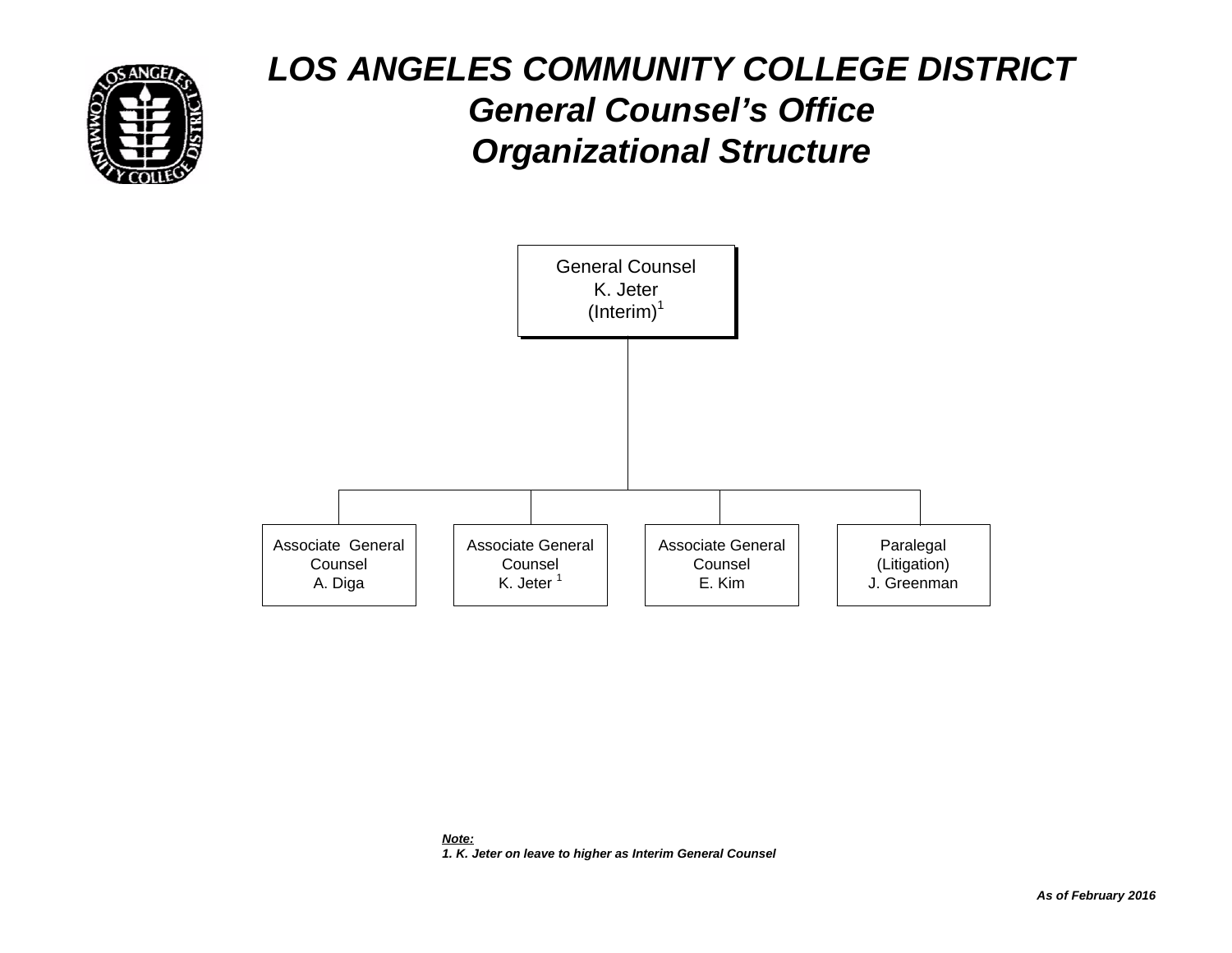

#### *LOS ANGELES COMMUNITY COLLEGE DISTRICT Human Resources Division Organizational Structure*

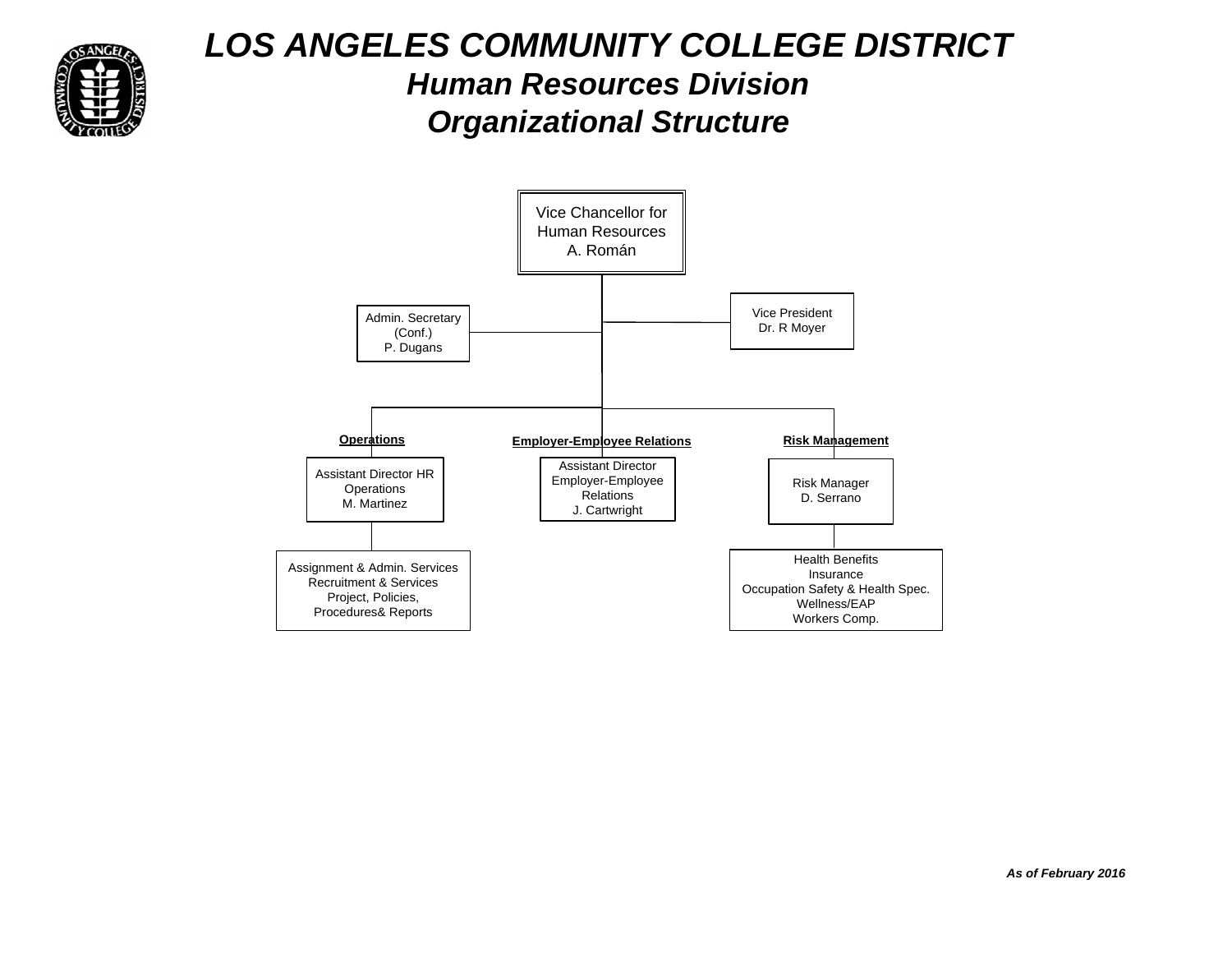

## *LOS ANGELES COMMUNITY COLLEGE DISTRICT Facilities Planning and Development Organizational Structure*

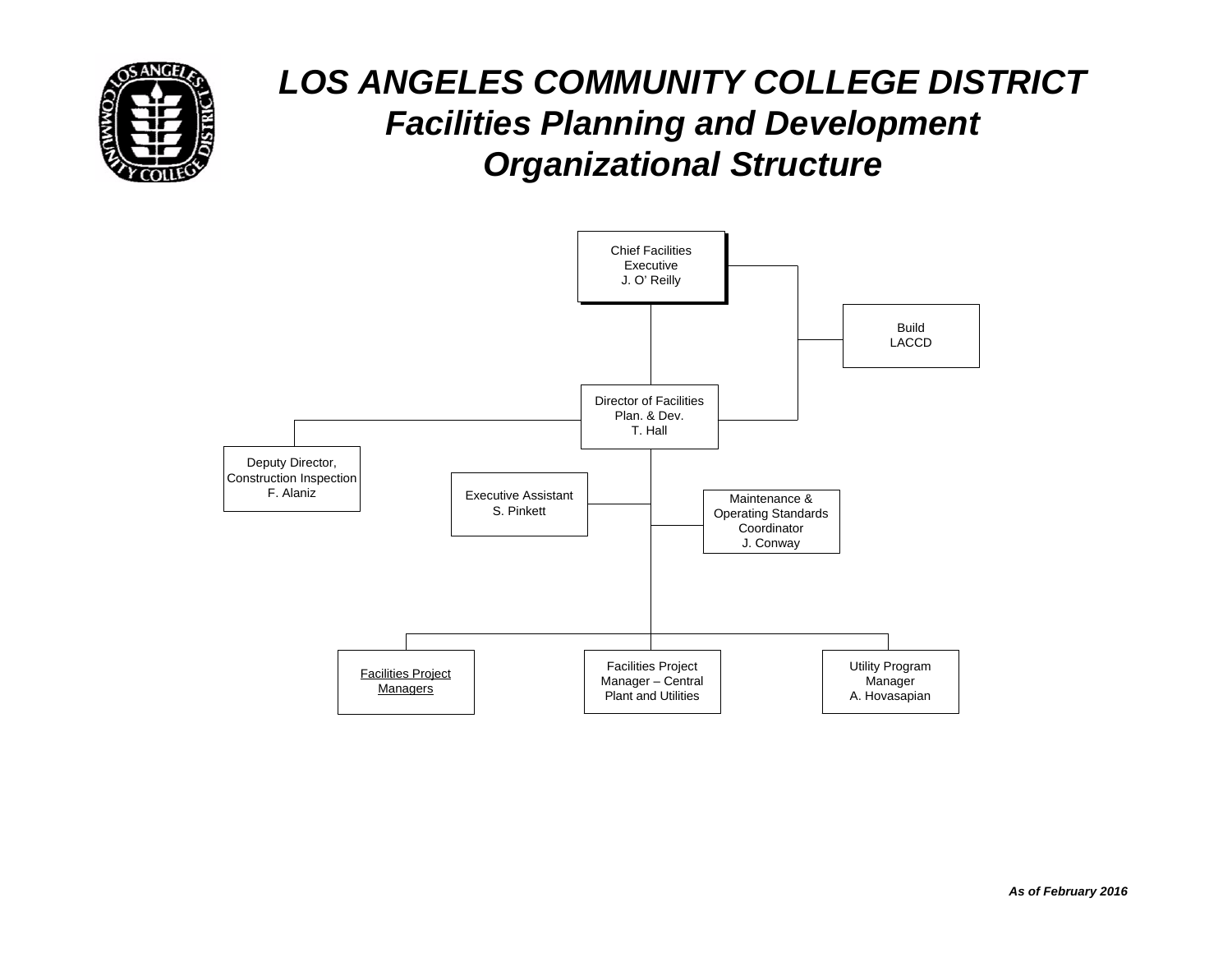

#### *LOS ANGELES COMMUNITY COLLEGE DISTRICT Deputy Chancellor's Office Direct Reports*



#### *Notes:*

*1. Individuals report to the Deputy Chancellor for administrative purposes; but, support the Board of Trustees for operational purposes.*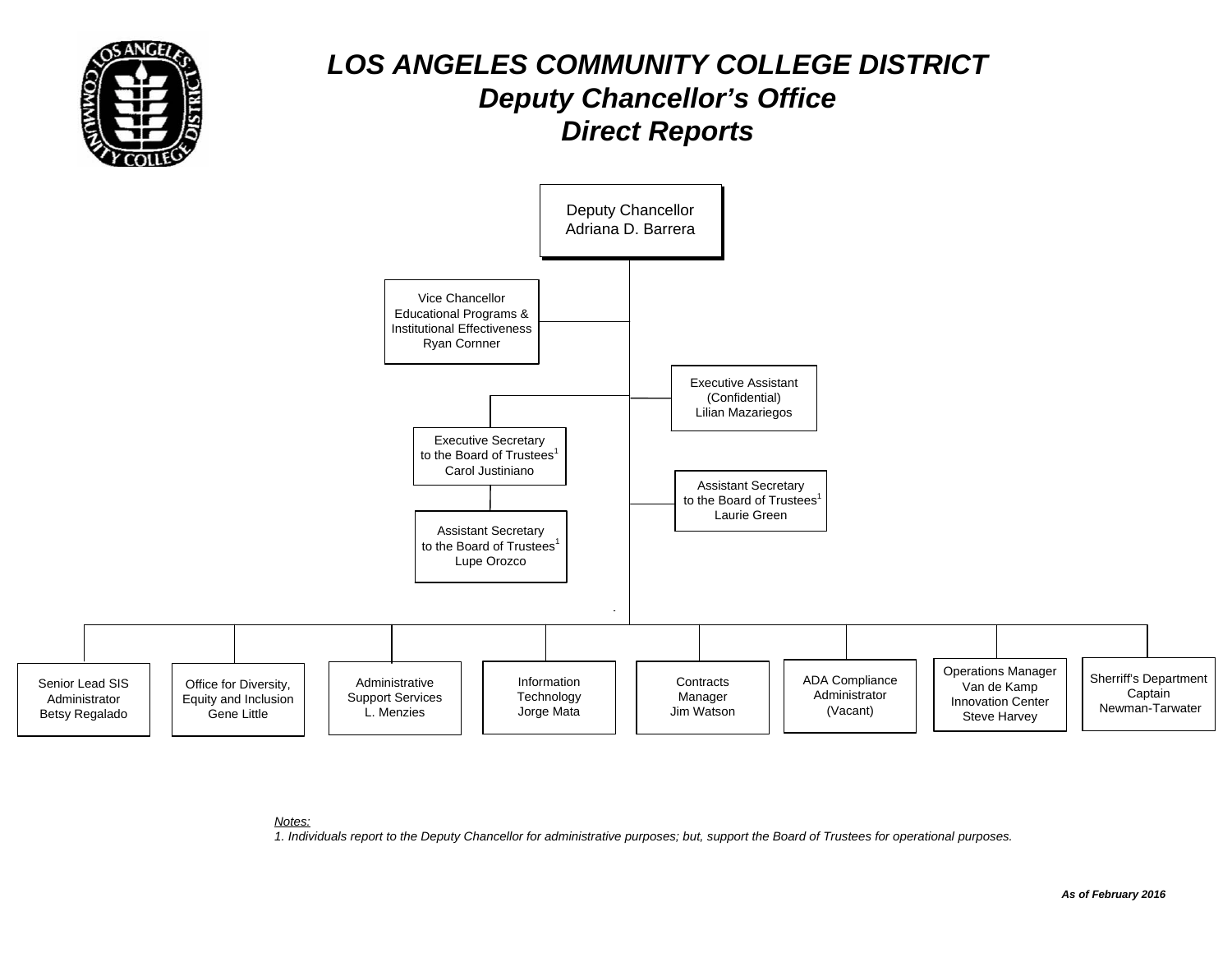

### *LOS ANGELES COMMUNITY COLLEGE DISTRICT Educational Programs & Institutional Effectiveness Organizational Structure*

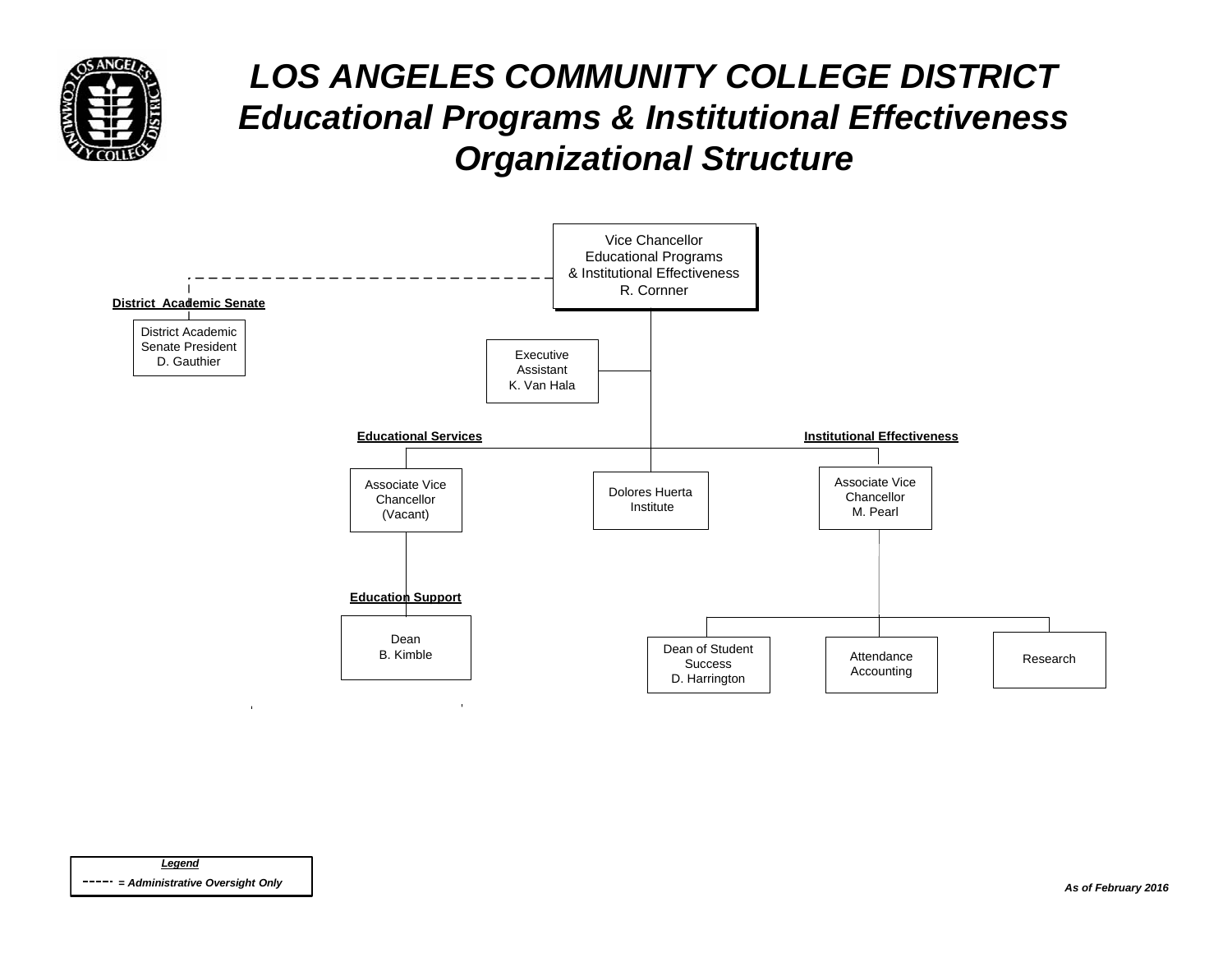

## *LOS ANGELES COMMUNITY COLLEGE DISTRICT*  **Office of Diversity, Equity and Inclusion** *Organizational Structure*

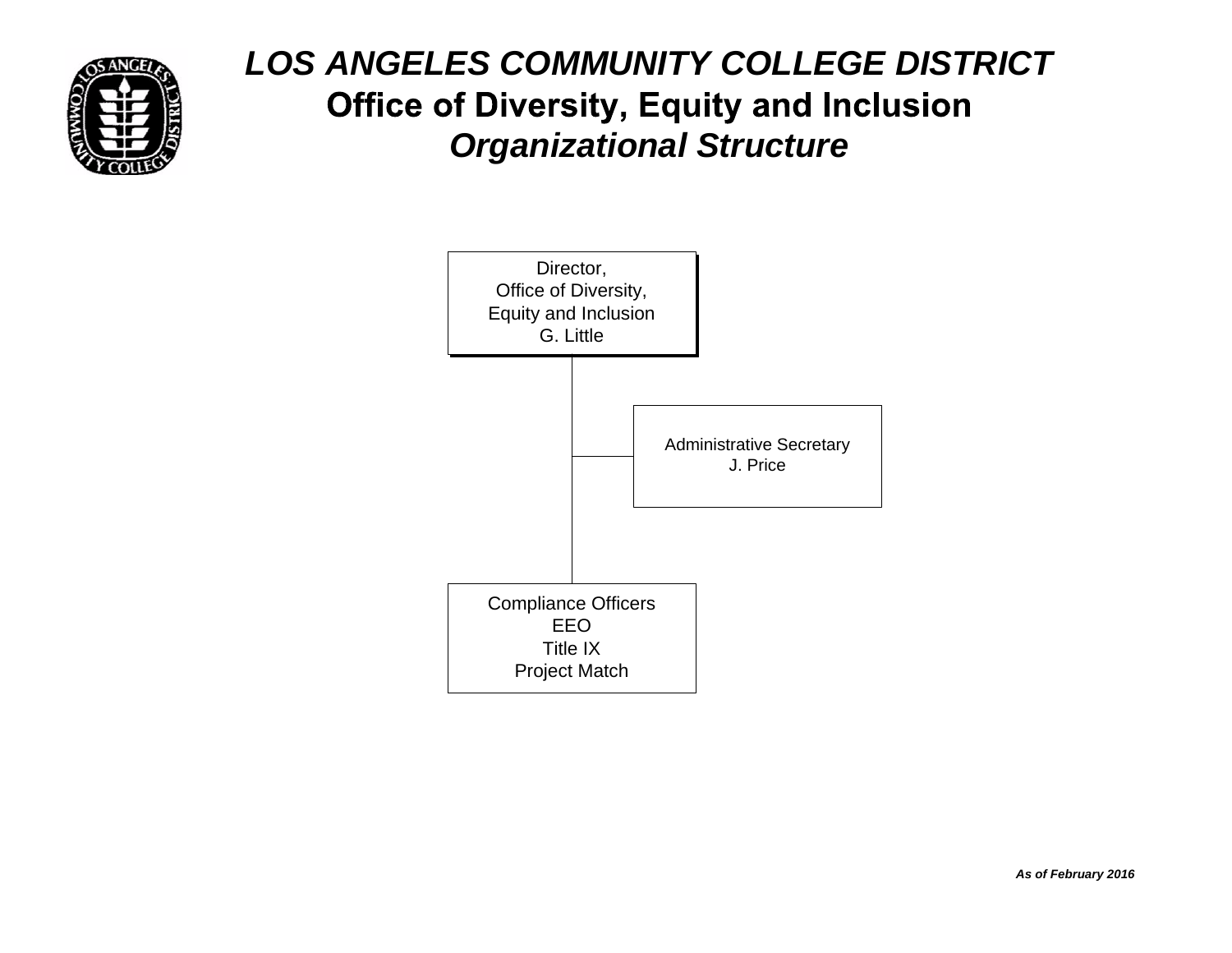

#### *LOS ANGELES COMMUNITY COLLEGE DISTRICT Administrative Support Services Organizational Structure*

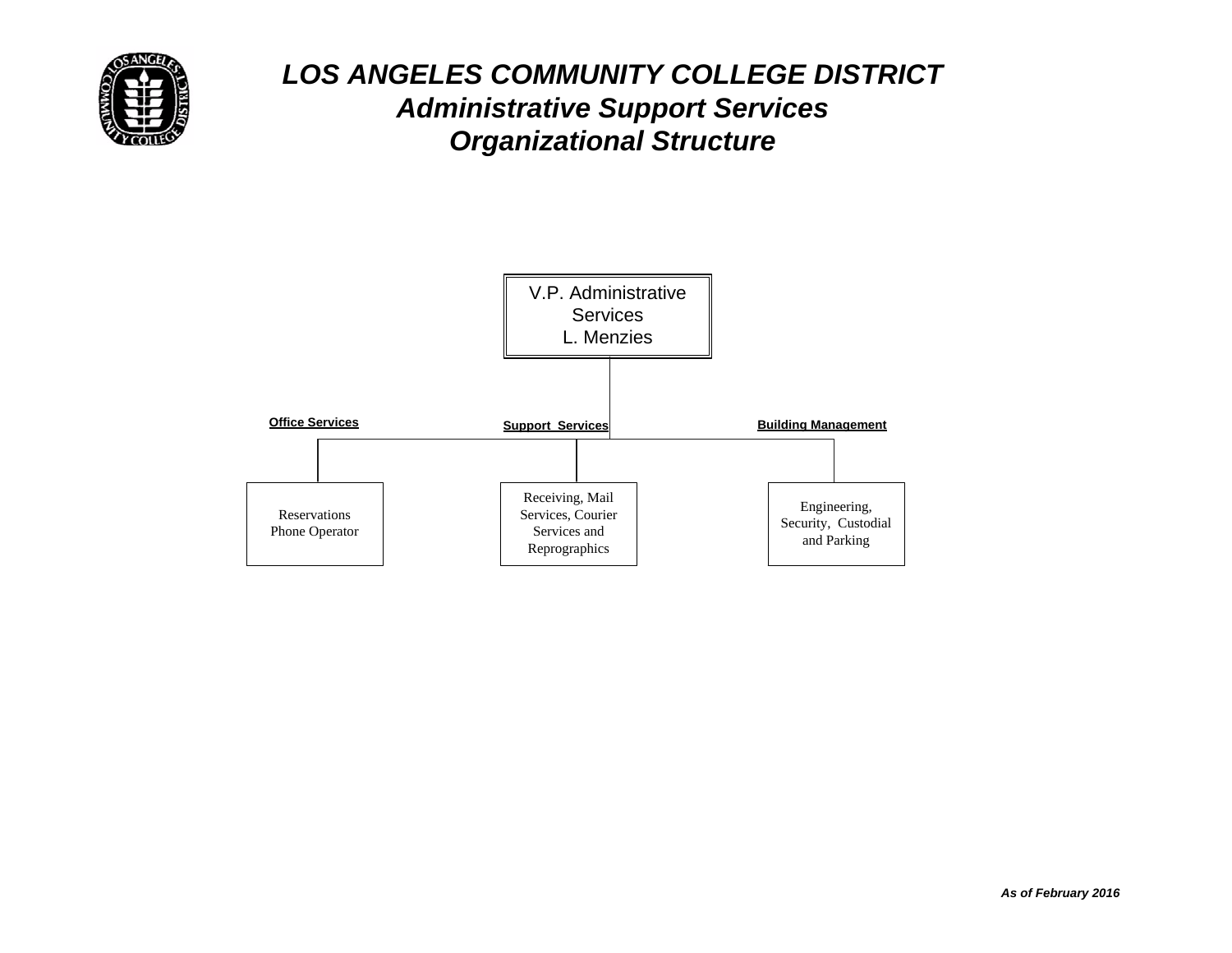

### *LOS ANGELES COMMUNITY COLLEGE DISTRICT Information Technology Department Chief Information Officer*